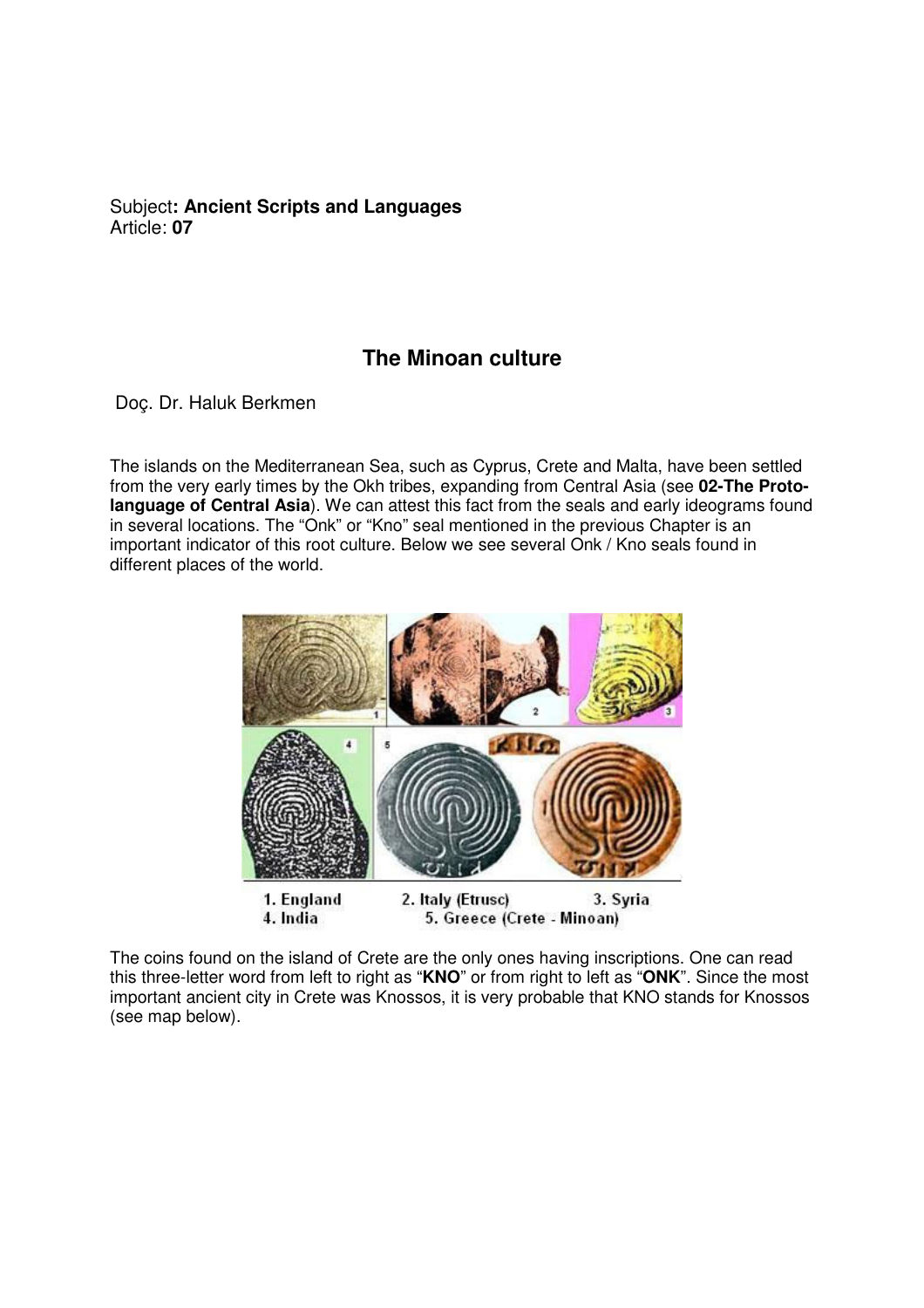

If "KNO" is the concatenation of OK-ON, the original form of Knossos could very well be **OK-ON-AS-US**. This 4-monosyllabic word means "We are the universal OC and AS", which is a clear indication that the Ok (Oc) people originating from Asia. The name Crete (Krit / Girit) itself can be expanded as **OK-UR-ET** "make it an Oc settlement", where UR means "settle" and ET means "do" in the Altaic languages.

Crete abounds with Minoan remains, mostly found around Knossos, Arkanes and Phaistos. Several different inscriptions on clay documents have been unearthed by Arthur Evans (1). Some of the early seals are in the form of arrow, sun and double-edged ax. All three symbols (seals) are important indicators of the early Central-Asiatic culture. A. Evans found also a script which he named Linear-A. As of today Linear-A is still not deciphered (2). Below we see some examples of the Linear-A ideograms. The ONK seal can clearly be seen on the first line of the third box.

$$
\begin{array}{|c|c|c|c|}\n\hline\n\hline\n\text{AB} & \text{B} & \text{B} & \text{B} \\
\hline\n\text{AB} & \text{B} & \text{C} & \text{D} \\
\hline\n\text{AB} & \text{C} & \text{D} & \text{D} \\
\hline\n\text{AB} & \text{C} & \text{D} & \text{D} \\
\hline\n\text{AB} & \text{C} & \text{D} & \text{D} \\
\hline\n\text{AB} & \text{D} & \text{D} & \text{D} \\
\hline\n\text{AB} & \text{D} & \text{D} & \text{D} \\
\hline\n\text{AB} & \text{D} & \text{D} & \text{D} \\
\hline\n\text{AB} & \text{D} & \text{D} & \text{D} \\
\hline\n\text{AB} & \text{D} & \text{D} & \text{D} \\
\hline\n\text{AB} & \text{D} & \text{D} & \text{D} \\
\hline\n\text{AB} & \text{D} & \text{D} & \text{D} \\
\hline\n\text{AB} & \text{D} & \text{D} & \text{D} \\
\hline\n\text{AB} & \text{D} & \text{D} & \text{D} \\
\hline\n\text{AB} & \text{D} & \text{D} & \text{D} \\
\hline\n\text{AB} & \text{D} & \text{D} & \text{D} \\
\hline\n\text{AB} & \text{D} & \text{D} & \text{D} \\
\hline\n\text{AB} & \text{D} & \text{D} & \text{D} \\
\hline\n\text{AB} & \text{D} & \text{D} & \text{D} \\
\hline\n\text{AB} & \text{D} & \text{D} & \text{D} \\
\hline\n\text{AB} & \text{D} & \text{D} & \text{D} \\
\hline\n\text{AB} & \text{D} & \text{D} & \text{D} \\
\hline\n\text{AB} & \text{D} & \text{D} & \text{D} \\
\hline\n\text{AB} & \text{D} & \text{D} & \text{D} \\
\hline\n\text{AB} & \text{D} & \text{D} & \text{D} \\
\hline\n\text{AB} & \text{D} & \text{D} & \text{D} \\
\hline\n\text{AB} & \text
$$

The name Minoan is not the original name of the early Cretan culture. It has been coined by Arthur Evans, from the name Minos; the ruler of Knossos. According to Arthur Bernard Cook (3), Minos and Minotaur are only different forms of the same personage, representing the sun-god of the Cretans, who depicted the sun as a bull. As mentioned before, the bull and